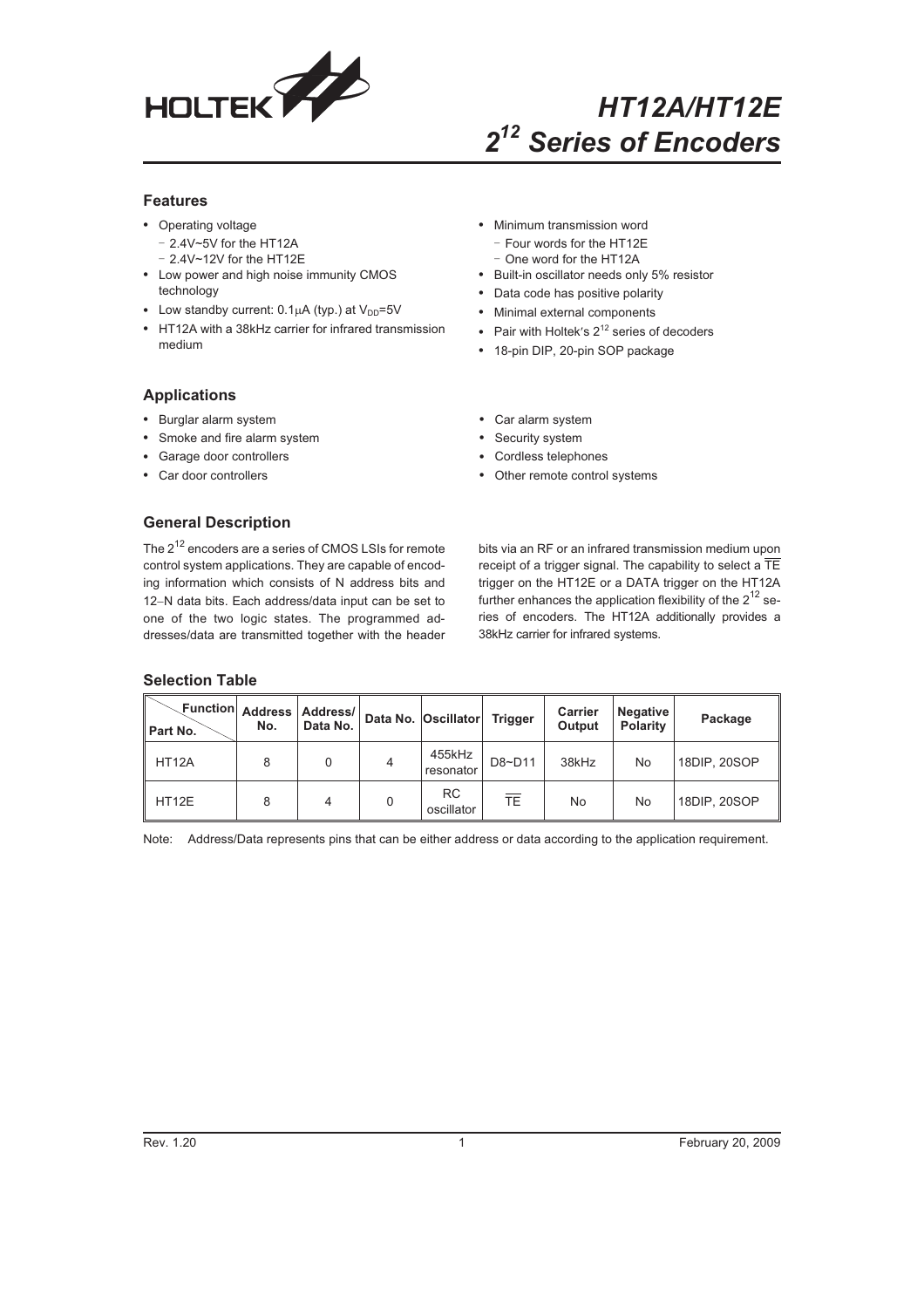

## **Block Diagram**

**TE Trigger**

HT12E



## **DATA Trigger**

HT12A



Note: The address data pins are available in various combinations (refer to the address/data table).

## **Pin Assignment**

| 8-Address<br>4-Data                                                                      |                                                                                               | 8-Address<br>4-Data                                                                                         |                                                                                                               | 8-Address<br>4-Address/Data                                                         |                                                                                                                    | 8-Address<br>4-Address/Data                                                                                 |                                                                                                                         |
|------------------------------------------------------------------------------------------|-----------------------------------------------------------------------------------------------|-------------------------------------------------------------------------------------------------------------|---------------------------------------------------------------------------------------------------------------|-------------------------------------------------------------------------------------|--------------------------------------------------------------------------------------------------------------------|-------------------------------------------------------------------------------------------------------------|-------------------------------------------------------------------------------------------------------------------------|
| A0 $\Box$<br>A1 $\sqcap$ 2<br>$A2 \square$ 3<br>$A3\Box$ 4<br>A4 $\Box$ 5<br>A5 $\Box$ 6 | $17$ $\Box$ DOUT<br>$16$ $\Box$ $X1$<br>$15 \square X2$<br>14 $\Box$ L/M<br>$13$ $\Box$ $D11$ | NC <sub>1</sub><br>$AO \square 2$<br>A1 $\Box$ 3<br>$A2 \Box 4$<br>$A3 \Box 5$<br>$AA \Box 6$<br>A5 $\Pi$ 7 | $20$ $\Box$ NC<br>19 $\Box$ VDD<br>18 □ DOUT<br>$17$ $\Box$ $X1$<br>$16 \square X2$<br>$15$ $L/M$<br>14 □ D11 | A0 (<br>A1<br>٦2<br>A2 [<br>٦3<br>A3 L<br>٦4<br>A4 I<br>٦5<br>A5 <sup>I</sup><br>٦6 | 18 $\Box$<br><b>VDD</b><br>17 $\Box$ DOUT<br>$16 \square$ OSC1<br>$15 \square$ OSC2<br>$14$ TE<br>$13$ $\Box$ AD11 | NC I<br>A0 $\Box$ <sub>2</sub><br>$A1 \square 3$<br>$A2 \Box 4$<br>$A3\Box 5$<br>$AA \Box 6$<br>$AS \Box 7$ | 20<br>$\sqcap$ NC<br>□ VDD<br>19<br>H dout<br>18<br>7 OSC1<br>17<br>$\Box$ OSC2<br>16<br>$15$ T TE<br>$14 \square$ AD11 |
| A6 $\Box$<br>$A7\Box 8$<br>$VSS \Box 9$                                                  | $12$ D <sub>10</sub><br>11<br>$\Box$ D9<br>$10$ D <sub>8</sub>                                | $AG \Box 8$<br>$AT \Box 9$<br>$VSS \Box 10$                                                                 | 13□D10<br>$12 \square D9$<br>$11 \square$ D8                                                                  | A6 [<br>A7 I<br>8 ד<br>VSS $\Box$ 9                                                 | $12$ $\Box$ AD10<br>11<br>$\Box$ AD9<br>$10 \square$ AD8                                                           | AGT8<br>$AT \Box 9$<br>$VSS \Box 10$                                                                        | $13 \square$ AD10<br>12<br>$\Box$ AD9<br>$\Box$ AD8<br>11                                                               |
| <b>HT12A</b><br>$-18$ DIP-A                                                              |                                                                                               | <b>HT12A</b><br>$-20$ SOP-A                                                                                 |                                                                                                               |                                                                                     | <b>HT12E</b><br>$-18$ DIP-A                                                                                        | $-20$ SOP-A                                                                                                 | HT12E                                                                                                                   |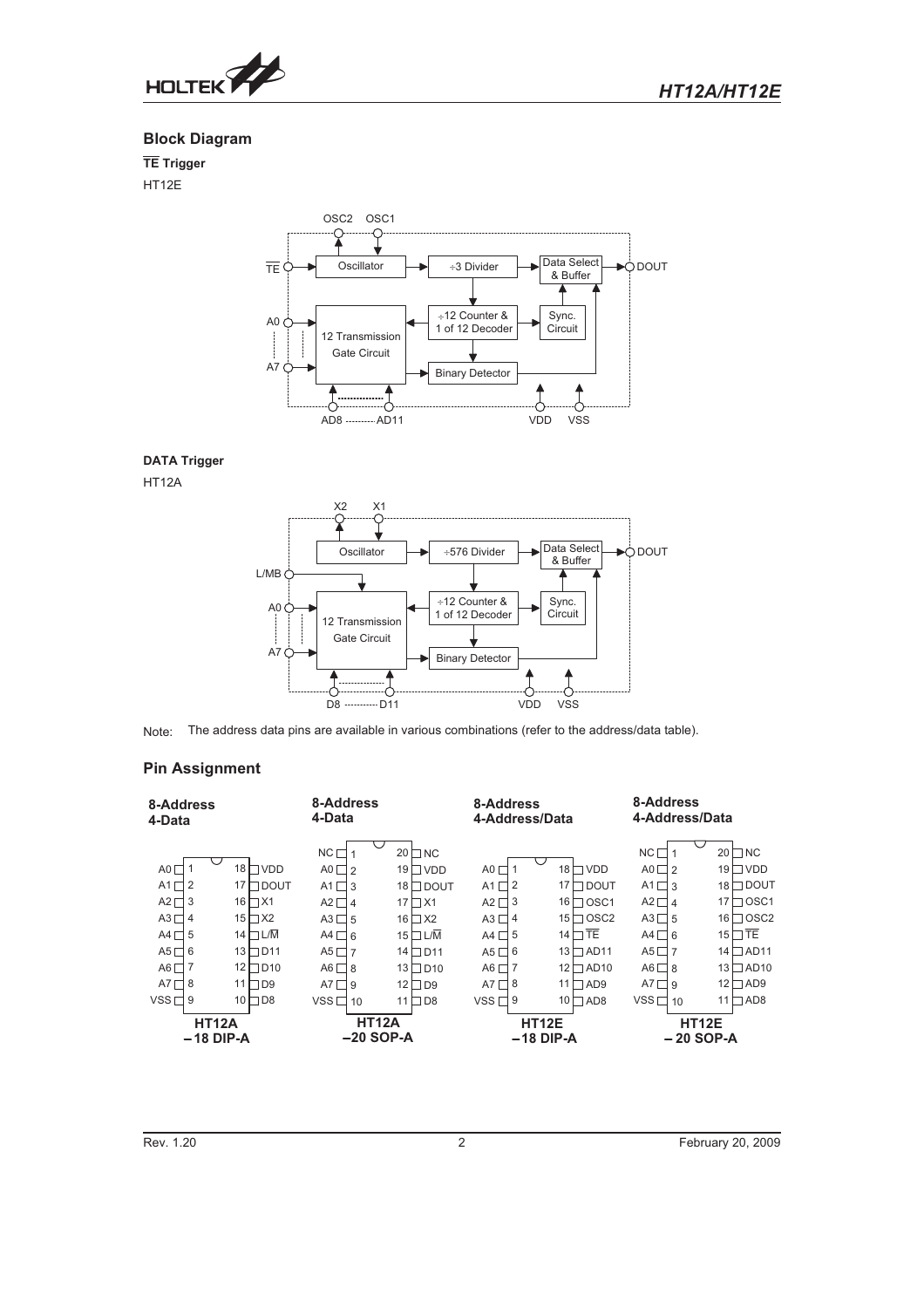

## **Pin Description**

| <b>Pin Name</b>  | I/O          | Internal<br><b>Connection</b>                                       | <b>Description</b>                                                                                                                              |
|------------------|--------------|---------------------------------------------------------------------|-------------------------------------------------------------------------------------------------------------------------------------------------|
| $A0 - A7$        |              | <b>CMOS IN Pull-high</b><br>(HT12A)                                 | Input pins for address A0~A7 setting<br>These pins can be externally set to VSS or left open                                                    |
|                  |              |                                                                     |                                                                                                                                                 |
|                  |              | <b>NMOS TRANSMISSION</b><br><b>GATE PROTECTION</b><br>DIODE (HT12E) |                                                                                                                                                 |
| $AD8 - AD11$     | $\mathbf{I}$ | NMOS TRANSMISSION<br><b>GATE PROTECTION</b><br>DIODE (HT12E)        | Input pins for address/data AD8~AD11 setting<br>These pins can be externally set to VSS or left open                                            |
| $DA~-D11$        | I.           | <b>CMOS IN Pull-high</b>                                            | Input pins for data D8~D11 setting and transmission enable, active<br>low<br>These pins should be externally set to VSS or left open (see Note) |
| <b>DOUT</b>      | O            | <b>CMOS OUT</b>                                                     | Encoder data serial transmission output                                                                                                         |
| 1/M              | ı            | <b>CMOS IN Pull-high</b>                                            | Latch/Momentary transmission format selection pin:<br>Latch: Floating or VDD<br>Momentary: VSS                                                  |
| TF               |              | <b>CMOS IN Pull-high</b>                                            | Transmission enable, active low (see Note)                                                                                                      |
| OSC <sub>1</sub> | I.           | <b>OSCILLATOR 1</b>                                                 | Oscillator input pin                                                                                                                            |
| OSC <sub>2</sub> | $\Omega$     | <b>OSCILLATOR 1</b>                                                 | Oscillator output pin                                                                                                                           |
| X1               | ı            | <b>OSCILLATOR 2</b>                                                 | 455kHz resonator oscillator input                                                                                                               |
| X <sub>2</sub>   | O            | <b>OSCILLATOR 2</b>                                                 | 455kHz resonator oscillator output                                                                                                              |
| <b>VSS</b>       | ı            |                                                                     | Negative power supply, ground                                                                                                                   |
| <b>VDD</b>       |              |                                                                     | Positive power supply                                                                                                                           |

Note: D8~D11 are all data input and transmission enable pins of the HT12A.

TE is a transmission enable pin of the HT12E.

### **Approximate Internal Connections**

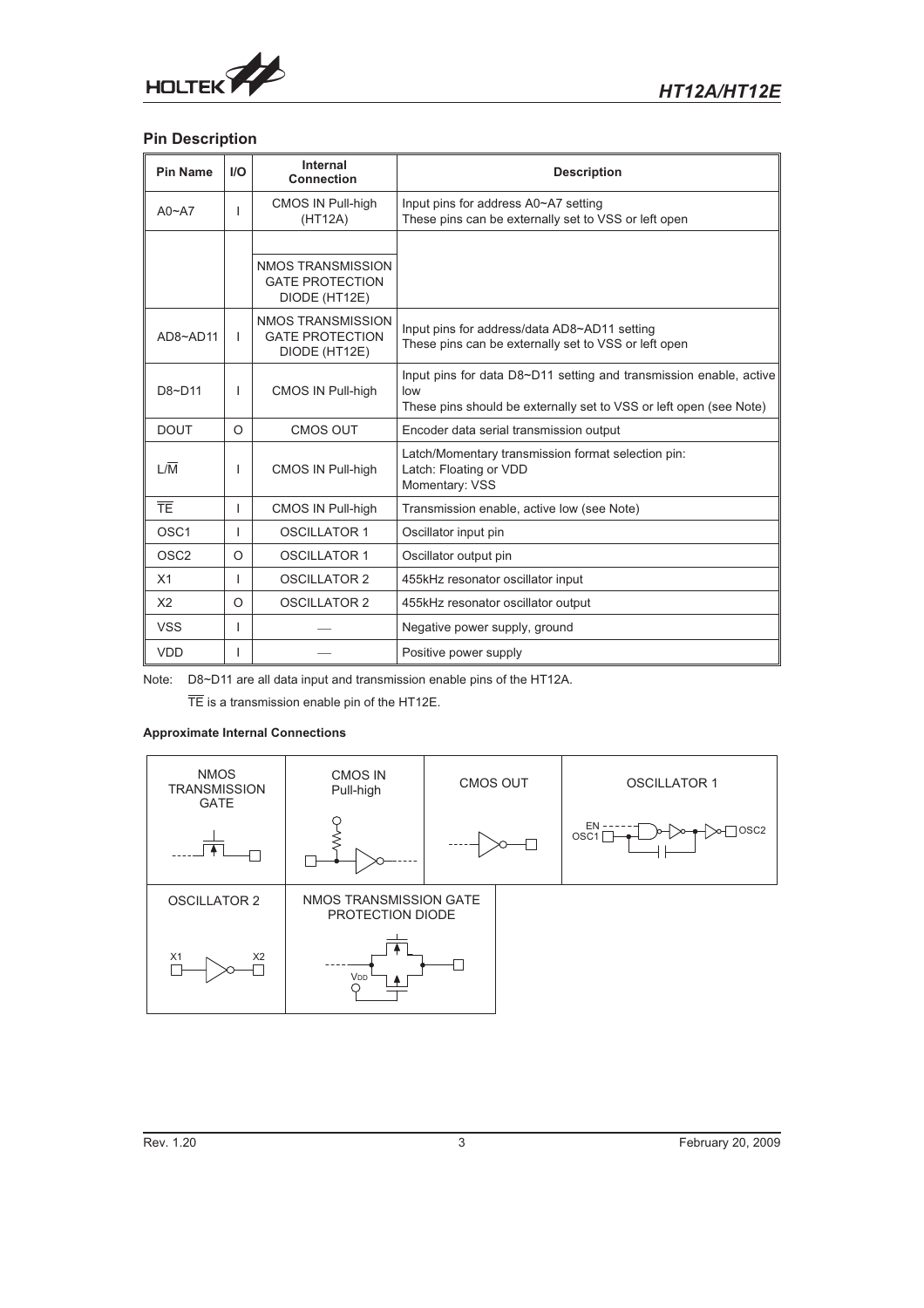

## **Absolute Maximum Ratings**

| Supply Voltage (HT12A) $V_{SS}$ –0.3V to $V_{SS}$ +5.5V |  |
|---------------------------------------------------------|--|
|                                                         |  |
| Operating Temperature -20 °C to 75 °C                   |  |

Note: These are stress ratings only. Stresses exceeding the range specified under "Absolute Maximum Ratings" may cause substantial damage to the device. Functional operation of this device at other conditions beyond those listed in the specification is not implied and prolonged exposure to extreme conditions may affect device reliability.

## **Electrical Characteristics**

| HT12A                  |                                |          |                                           |                    |        |                    | Ta= $25^{\circ}$ C |
|------------------------|--------------------------------|----------|-------------------------------------------|--------------------|--------|--------------------|--------------------|
|                        | <b>Parameter</b>               |          | <b>Test Conditions</b>                    | Min.               |        | Max.               | Unit               |
| Symbol                 |                                | $V_{DD}$ | <b>Conditions</b>                         |                    | Typ.   |                    |                    |
| $V_{DD}$               | <b>Operating Voltage</b>       |          |                                           | 2.4                | 3      | 5                  | $\vee$             |
|                        |                                |          |                                           |                    | 0.1    | 1                  | μA                 |
| $I_{\text{STB}}$       | <b>Standby Current</b>         | 5V       | Oscillator stops                          |                    | 0.1    | 1                  | μA                 |
|                        |                                |          | No load                                   |                    | 200    | 400                | μA                 |
| <b>I</b> <sub>DD</sub> | <b>Operating Current</b>       | 5V       | $fOSC=455kHz$                             |                    | 400    | 800                | μA                 |
|                        |                                |          | $V_{OH} = 0.9V_{DD}$ (Source)             | $-1$               | $-1.6$ |                    | mA                 |
| $I_{DOUT}$             | <b>Output Drive Current</b>    | 5V       | $V_{\Omega}$ = 0.1 $V_{\text{DD}}$ (Sink) | $\overline{2}$     | 3.2    |                    | mA                 |
| V <sub>IH</sub>        | "H" Input Voltage              |          |                                           | 0.8V <sub>DD</sub> |        | $V_{DD}$           | $\vee$             |
| $V_{IL}$               | "L" Input Voltage              |          |                                           | 0                  |        | 0.2V <sub>DD</sub> | $\vee$             |
| $R_{\text{DATA}}$      | D8~D11 Pull-high<br>Resistance | 5V       | $V_{DATA} = 0V$                           |                    | 150    | 300                | $k\Omega$          |

**HT12E** Ta=25°C **Ta=25°C** Ta=25°C **Ta=25°C** Ta=25°C Ta=25°C

|                   | <b>Parameter</b>               |                       | <b>Test Conditions</b>                     | Min.               |        | Max.               | Unit      |  |
|-------------------|--------------------------------|-----------------------|--------------------------------------------|--------------------|--------|--------------------|-----------|--|
| Symbol            |                                | <b>V<sub>DD</sub></b> | <b>Conditions</b>                          |                    | Typ.   |                    |           |  |
| $V_{DD}$          | <b>Operating Voltage</b>       | --                    |                                            | 2.4                | 5      | 12                 | V         |  |
|                   |                                | 3V                    |                                            |                    | 0.1    | 1                  | μA        |  |
| $I_{\text{STB}}$  | <b>Standby Current</b>         | 12V                   | Oscillator stops                           |                    | 2      | 4                  | μA        |  |
| l <sub>DD</sub>   |                                | 3V                    |                                            |                    | 40     | 80                 | μA        |  |
|                   | <b>Operating Current</b>       | 12V                   | No load, $f_{OSC} = 3kHz$                  |                    | 150    | 300                | μA        |  |
|                   |                                | 5V                    | $V_{OH} = 0.9V_{DD}$ (Source)              | $-1$               | $-1.6$ |                    | mA        |  |
| $I_{\text{DOUT}}$ | <b>Output Drive Current</b>    |                       | $V_{\text{OI}} = 0.1 V_{\text{DD}}$ (Sink) | 1                  | 1.6    |                    | mA        |  |
| $V_{\text{IH}}$   | "H" Input Voltage              |                       |                                            | 0.8V <sub>DD</sub> |        | $V_{DD}$           | $\vee$    |  |
| $V_{IL}$          | "L" Input Voltage              |                       |                                            | 0                  |        | 0.2V <sub>DD</sub> | $\vee$    |  |
| $f_{\rm osc}$     | <b>Oscillator Frequency</b>    | 5V                    | $R_{\rm OSC} = 1.1 M\Omega$                |                    | 3      |                    | kHz       |  |
| $R_{TE}^-$        | <b>TE Pull-high Resistance</b> | 5V                    | $V_{\overline{TF}} = 0V$                   |                    | 1.5    | 3                  | $M\Omega$ |  |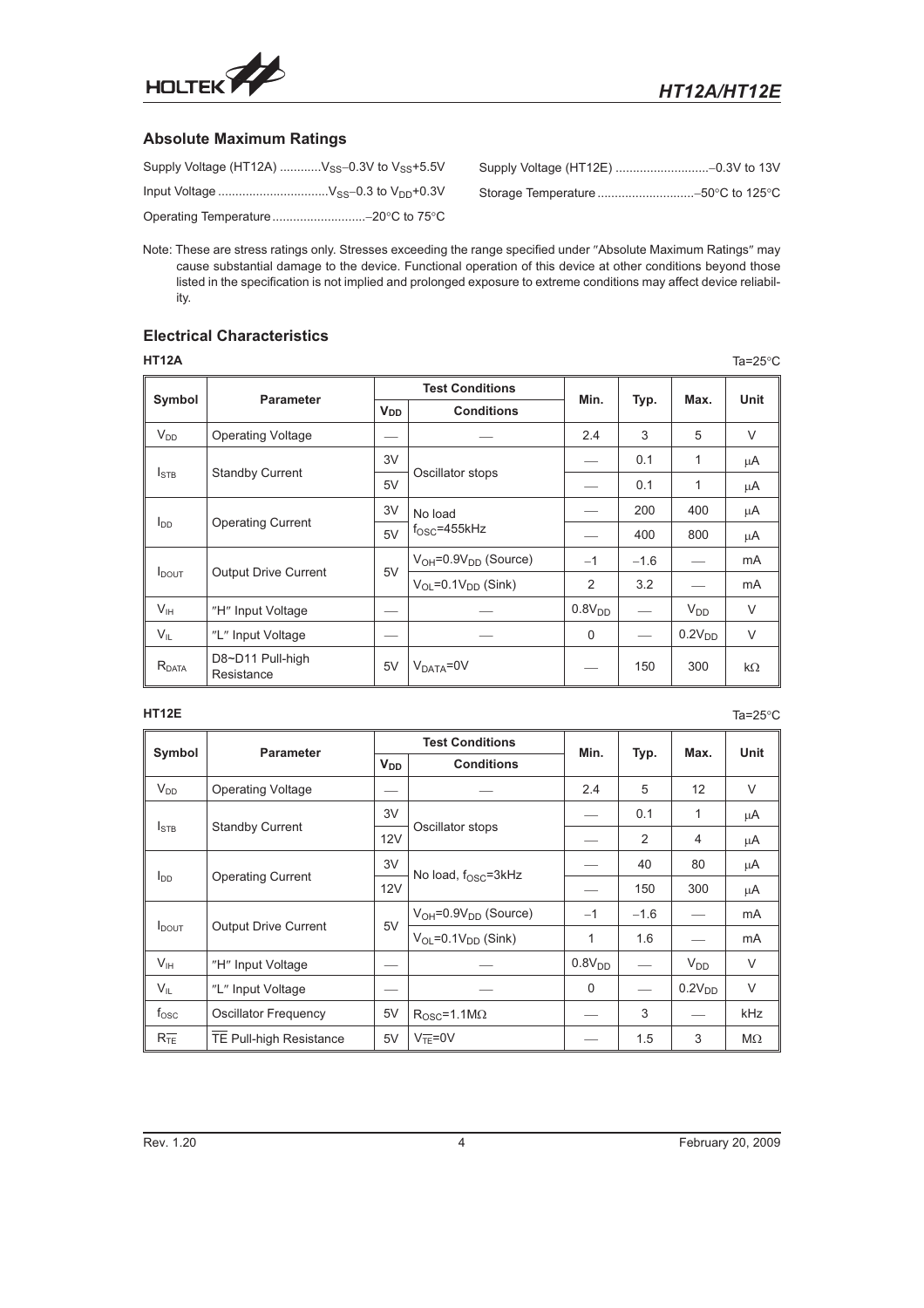

## **Functional Description**

## **Operation**

The  $2^{12}$  series of encoders begin a 4-word transmission cycle upon receipt of a transmission enable ( $\overline{TE}$  for the HT12E or D8~D11 for the HT12A, active low). This cycle will repeat itself as long as the transmission enable (TE or D8~D11) is held low. Once the transmission enable returns high the encoder output completes its final cycle and then stops as shown below.





Transmission timing for the HT12A ( $L/\overline{M}$ =VSS)

#### **Information Word**

If L/M=1 the device is in the latch mode (for use with the latch type of data decoders). When the transmission enable is removed during a transmission, the DOUT pin outputs a complete word and then stops. On the other hand, if L/M=0 the device is in the momentary mode (for use with the momentary type of data decoders). When the transmission enable is removed during a transmission, the DOUT outputs a complete word and then adds 7 words all with the "1" data code.

An information word consists of 4 periods as illustrated below.

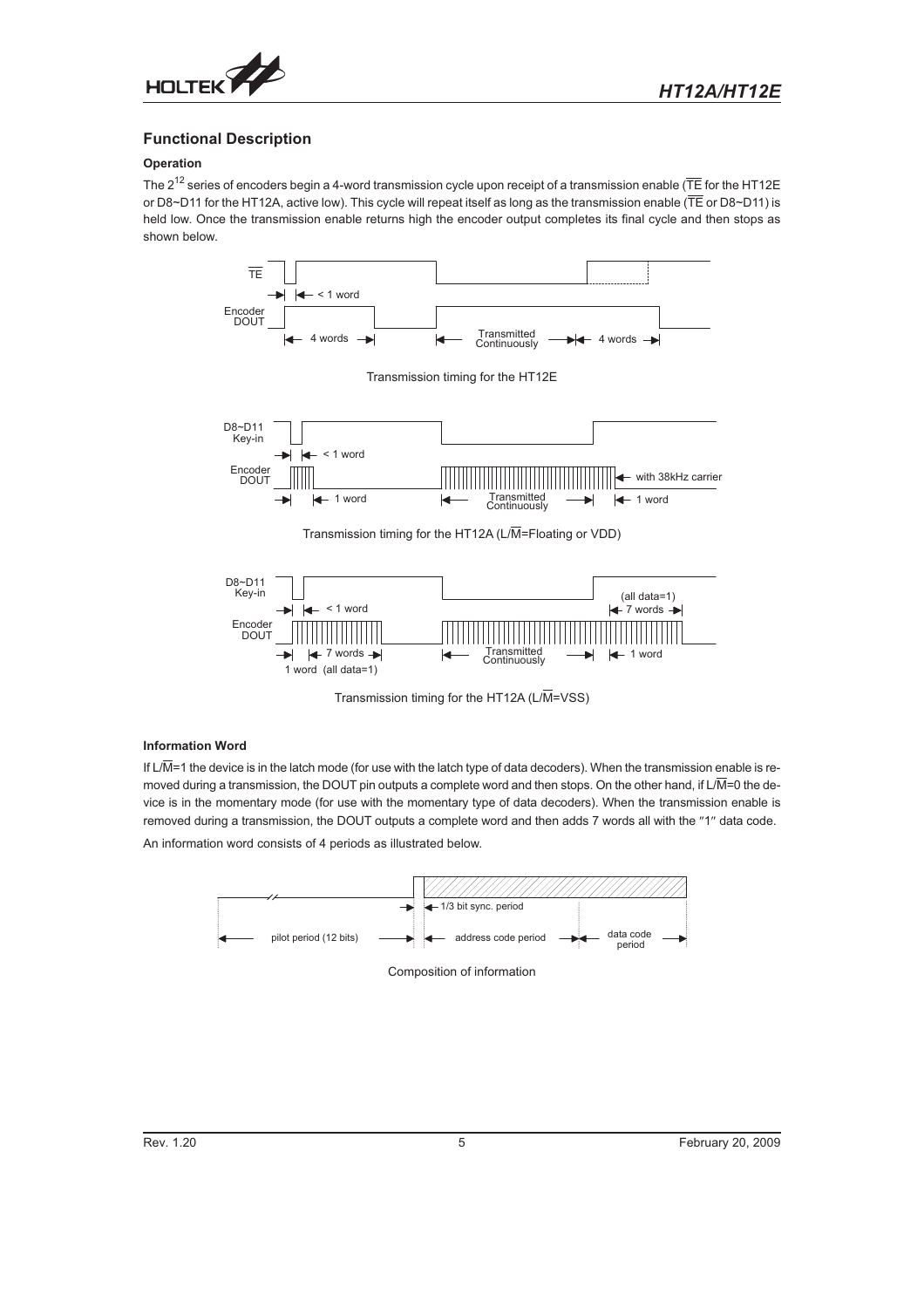

#### **Address/Data Waveform**

Each programmable address/data pin can be externally set to one of the following two logic states as shown below.



Address/Data bit waveform for the HT12E



Address/Data bit waveform for the HT12A

The address/data bits of the HT12A are transmitted with a 38kHz carrier for infrared remote controller flexibility.

#### **Address/Data Programming (Preset)**

The status of each address/data pin can be individually pre-set to logic "high" or "low". If a transmission-enable signal is applied, the encoder scans and transmits the status of the 12 bits of address/data serially in the order A0 to AD11 for the HT12E encoder and A0 to D11 for the HT12A encoder.

During information transmission these bits are transmitted with a preceding synchronization bit. If the trigger signal is not applied, the chip enters the standby mode and consumes a reduced current of less than  $1\mu A$  for a supply voltage of 5V.

Usual applications preset the address pins with individual security codes using DIP switches or PCB wiring, while the data is selected by push buttons or electronic switches.

The following figure shows an application using the HT12E:

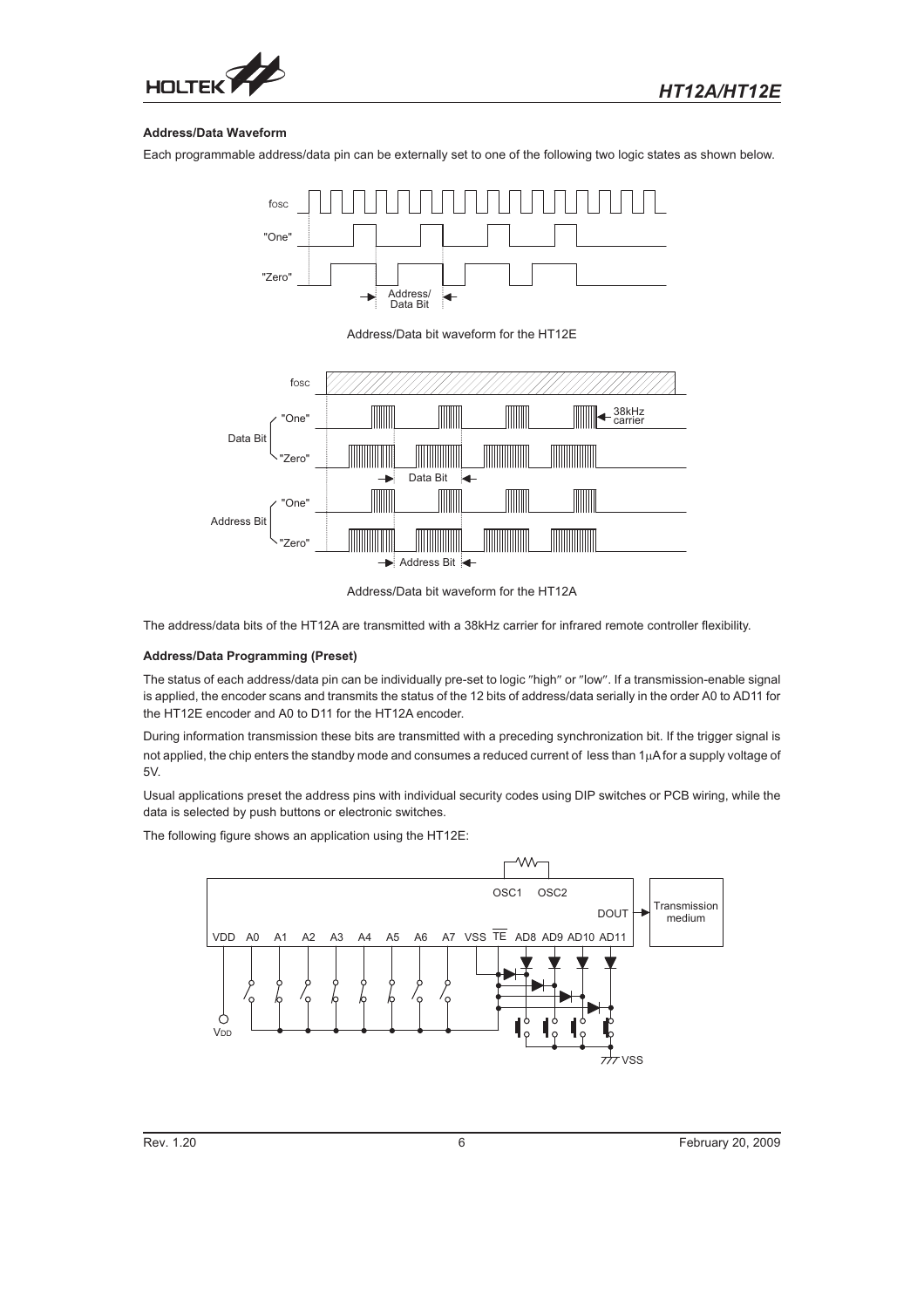

#### The transmitted information is as shown:

| Pilot       | A0 | A1 | A2 | A <sub>3</sub> | A4 | A <sub>5</sub> | A6 | A7 | AD <sub>8</sub> | AD <sub>9</sub> | AD10 | AD <sub>11</sub><br>I |
|-------------|----|----|----|----------------|----|----------------|----|----|-----------------|-----------------|------|-----------------------|
| o.<br>Sync. |    |    |    |                |    |                |    |    |                 |                 |      |                       |

#### **Address/Data Sequence**

The following provides the address/data sequence table for various models of the  $2^{12}$  series of encoders.

| Part No.           |    |    |                |        |    |    | <b>Address/Data Bits</b> |    |                 |                 |                  |      |
|--------------------|----|----|----------------|--------|----|----|--------------------------|----|-----------------|-----------------|------------------|------|
|                    |    |    | ົ              | 2<br>ີ |    | b  | 6                        |    |                 |                 | 10               |      |
| HT <sub>12</sub> A | A0 | A1 | A <sub>2</sub> | A3     | A4 | A5 | A6                       | A7 | D <sub>8</sub>  | D <sub>9</sub>  | D <sub>10</sub>  | D11  |
| HT12E              | A0 | A1 | A2             | A3     | A4 | A5 | A6                       | A7 | AD <sub>8</sub> | AD <sub>9</sub> | AD <sub>10</sub> | AD11 |

#### **Transmission Enable**

For the HT12E encoders, transmission is enabled by applying a low signal to the  $\overline{TE}$  pin. For the HT12A encoders, transmission is enabled by applying a low signal to one of the data pins D8~D11.

#### **Two Erroneous HT12E Application Circuits**

The HT12E must follow closely the application circuits provided by Holtek (see the "Application circuits").

• Error: AD8~AD11 pins input voltage >  $V_{DD}$ +0.3V



• Error: The IC's power source is activated by pins AD8~AD11

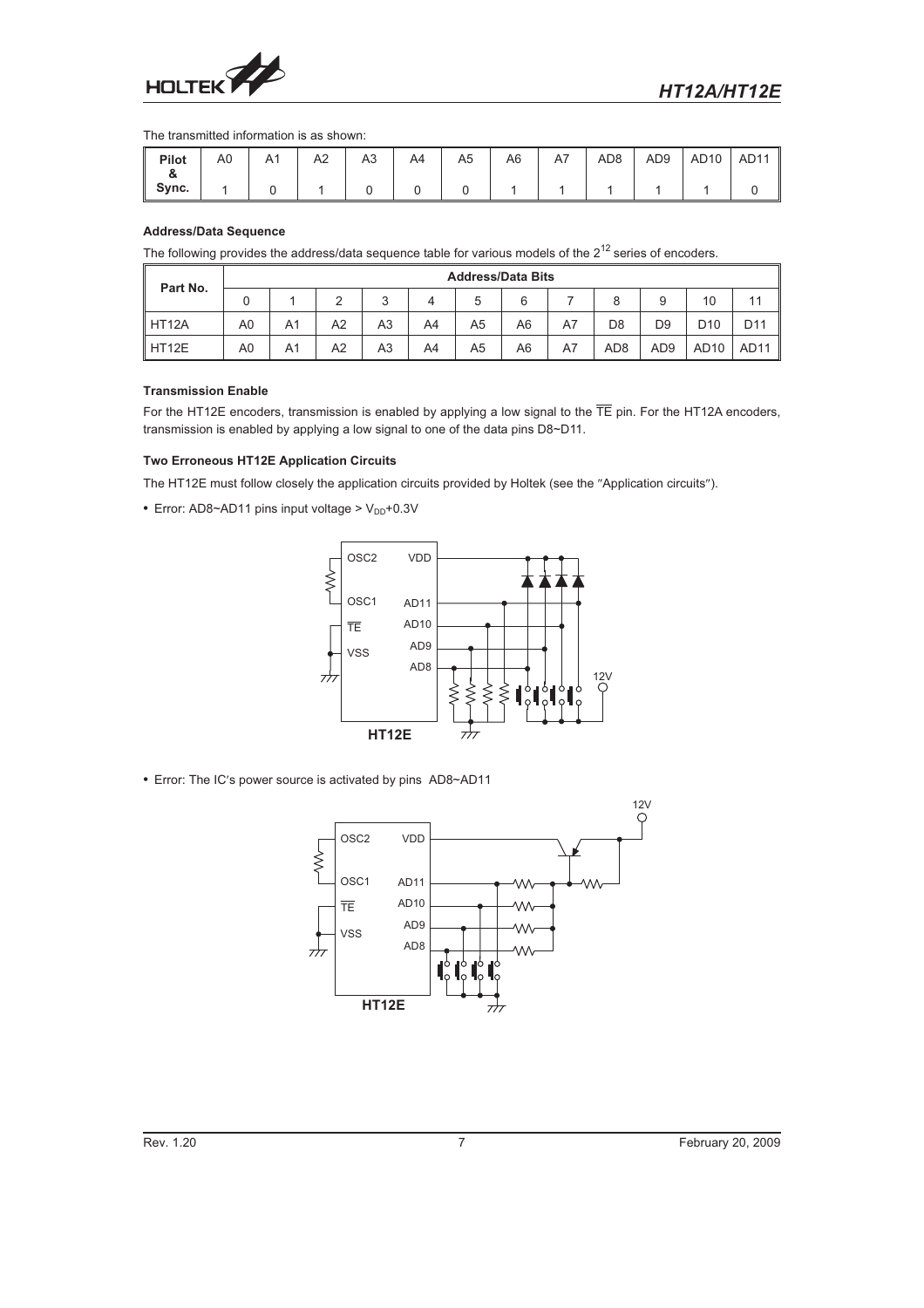

## **Flowchart**

HT12A HT12E





Note: D8~D11 are transmission enables of the HT12A. TE is the transmission enable of the HT12E.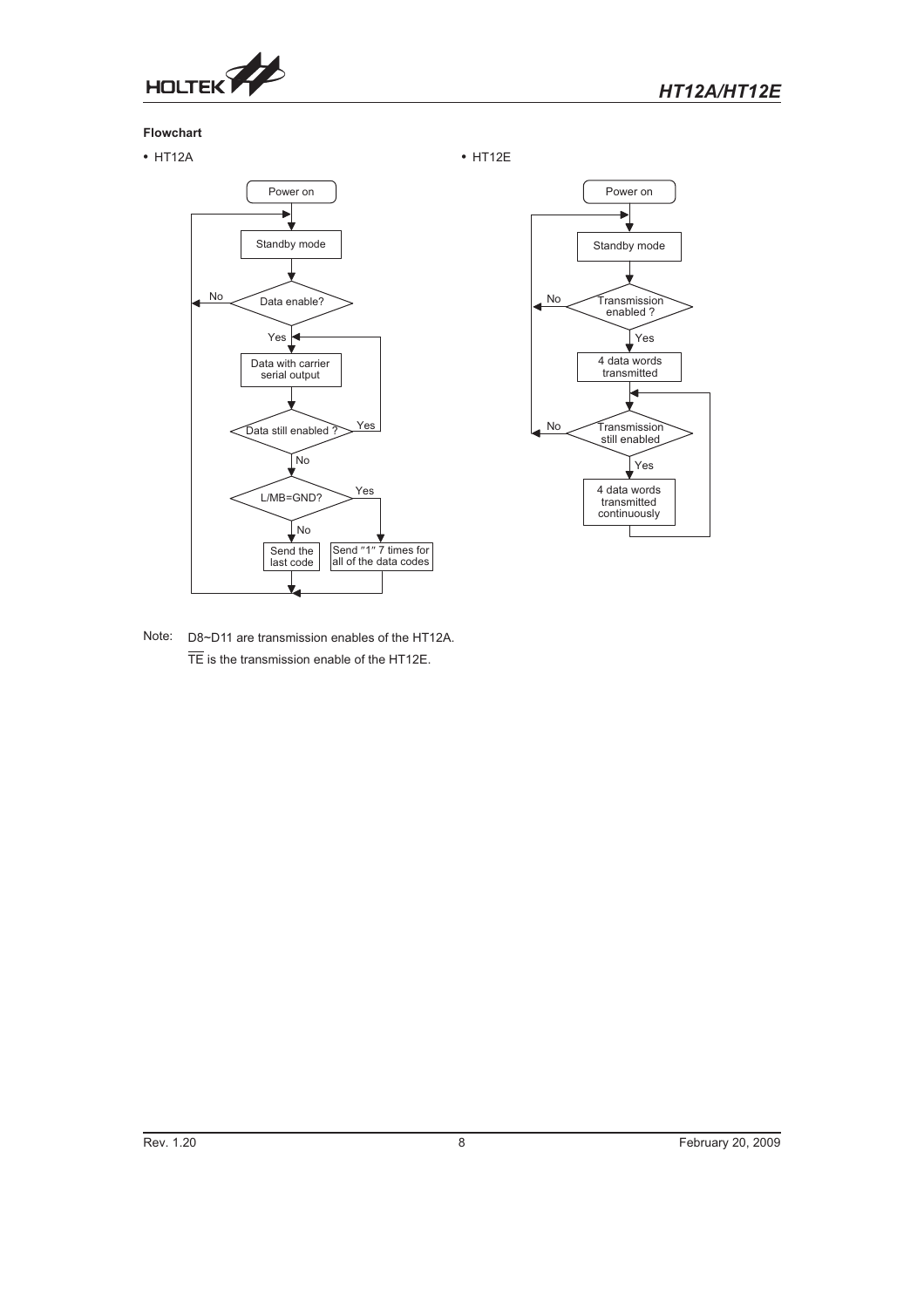

### **Oscillator Frequency vs. Supply Voltage**



The recommended oscillator frequency is f $_{\rm OSCD}$  (decoder)  $\cong$  50 f $_{\rm OSCE}$  (HT12E encoder)  $\approx \frac{1}{3}$ f<sub>OSCE</sub> (HT12A encoder)



## **Application Circuits**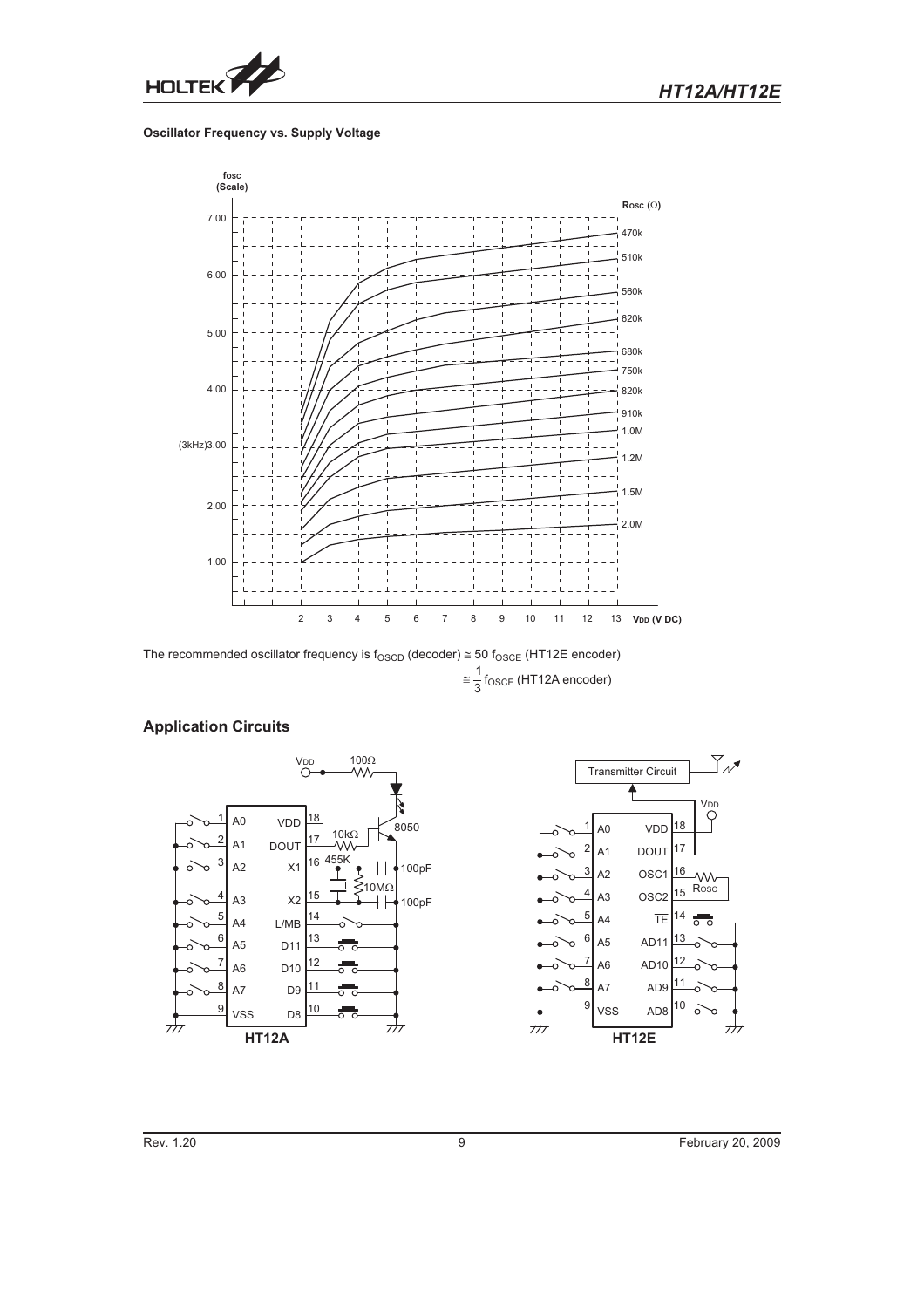

## **Package Information**

**18-pin DIP (300mil) Outline Dimensions**



- MS-001d (see fig1)

| Symbol | Dimensions in mil |      |      |  |  |  |  |
|--------|-------------------|------|------|--|--|--|--|
|        | Min.              | Nom. | Max. |  |  |  |  |
| Α      | 880               |      | 920  |  |  |  |  |
| B      | 240               |      | 280  |  |  |  |  |
| C      | 115               |      | 195  |  |  |  |  |
| D      | 115               |      | 150  |  |  |  |  |
| E      | 14                |      | 22   |  |  |  |  |
| F      | 45                |      | 70   |  |  |  |  |
| G      |                   | 100  |      |  |  |  |  |
| H      | 300               |      | 325  |  |  |  |  |
|        |                   |      | 430  |  |  |  |  |

- MS-001d (see fig2)

|        | Dimensions in mil |      |      |  |  |  |  |
|--------|-------------------|------|------|--|--|--|--|
| Symbol | Min.              | Nom. | Max. |  |  |  |  |
| A      | 845               |      | 880  |  |  |  |  |
| B      | 240               |      | 280  |  |  |  |  |
| C      | 115               |      | 195  |  |  |  |  |
| D      | 115               |      | 150  |  |  |  |  |
| E      | 14                |      | 22   |  |  |  |  |
| F      | 45                |      | 70   |  |  |  |  |
| G      |                   | 100  |      |  |  |  |  |
| H      | 300               |      | 325  |  |  |  |  |
|        |                   |      | 430  |  |  |  |  |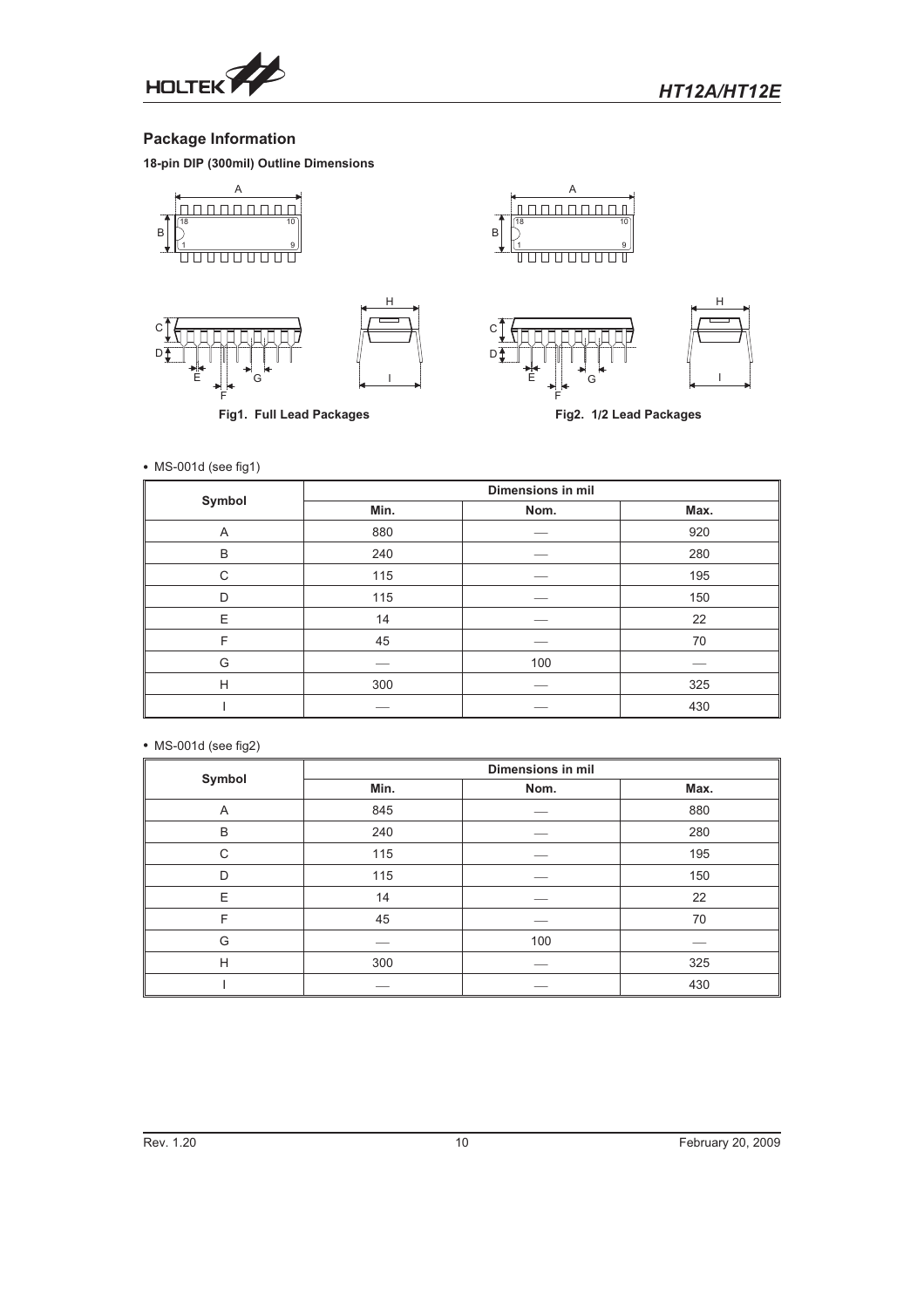

## MO-095a (see fig2)

|        | <b>Dimensions in mil</b> |      |      |  |  |  |  |
|--------|--------------------------|------|------|--|--|--|--|
| Symbol | Min.                     | Nom. | Max. |  |  |  |  |
| Α      | 845                      |      | 885  |  |  |  |  |
| B      | 275                      |      | 295  |  |  |  |  |
| C      | 120                      |      | 150  |  |  |  |  |
| D      | 110                      |      | 150  |  |  |  |  |
| E      | 14                       |      | 22   |  |  |  |  |
| F      | 45                       |      | 60   |  |  |  |  |
| G      |                          | 100  |      |  |  |  |  |
| H      | 300                      |      | 325  |  |  |  |  |
|        |                          |      | 430  |  |  |  |  |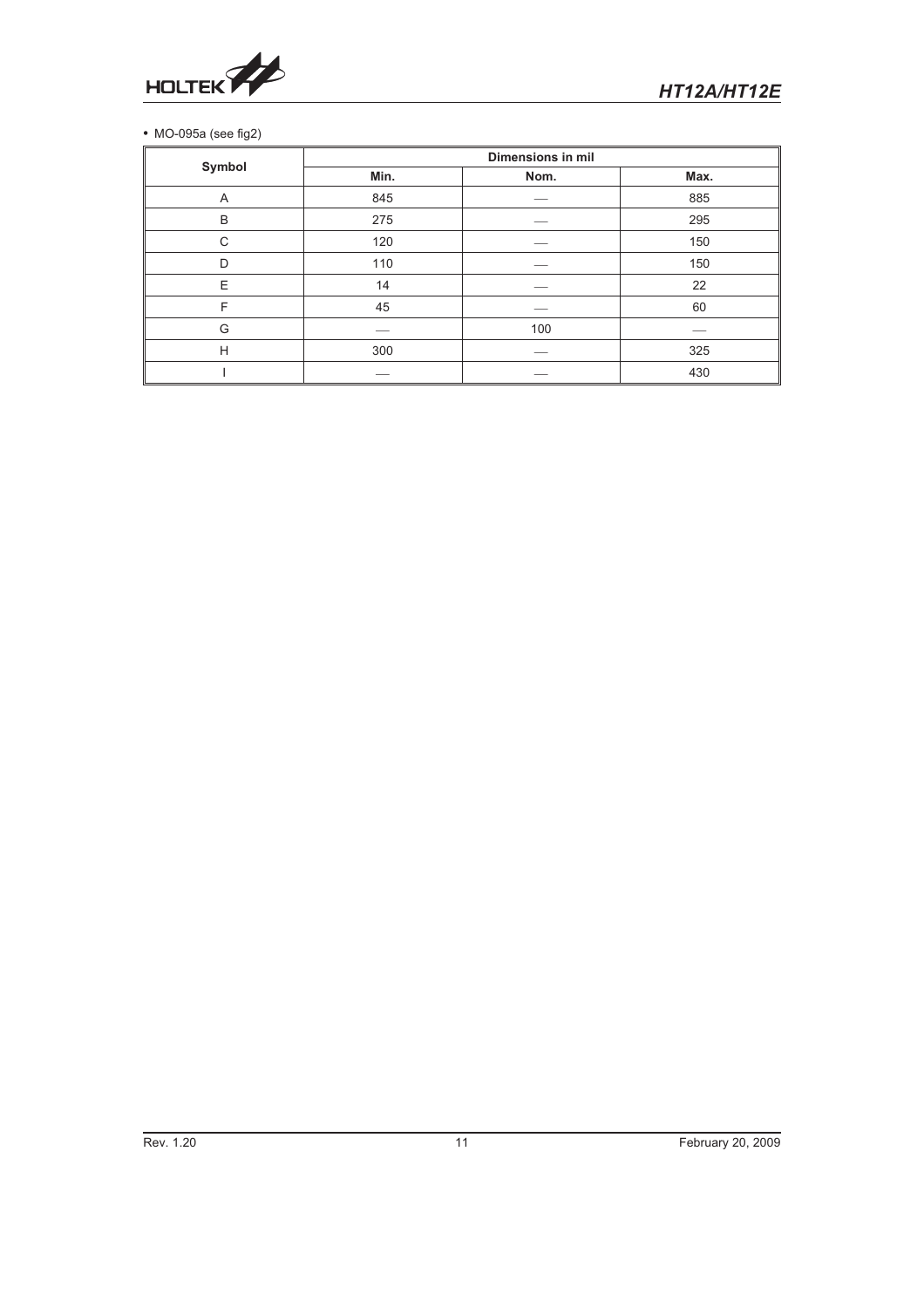

## **20-pin SOP (300mil) Outline Dimensions**



E



• MS-013

| Symbol         |             | <b>Dimensions in mil</b> |             |  |  |  |  |  |
|----------------|-------------|--------------------------|-------------|--|--|--|--|--|
|                | Min.        | Nom.                     | Max.        |  |  |  |  |  |
| $\overline{A}$ | 393         |                          | 419         |  |  |  |  |  |
| B              | 256         |                          | 300         |  |  |  |  |  |
| C              | 12          |                          | 20          |  |  |  |  |  |
| $\mathrm{C}'$  | 496         |                          | 512         |  |  |  |  |  |
| D              |             |                          | 104         |  |  |  |  |  |
| Ε              |             | 50                       |             |  |  |  |  |  |
| F              | 4           |                          | 12          |  |  |  |  |  |
| G              | 16          |                          | 50          |  |  |  |  |  |
| Н              | 8           |                          | 13          |  |  |  |  |  |
| $\alpha$       | $0^{\circ}$ |                          | $8^{\circ}$ |  |  |  |  |  |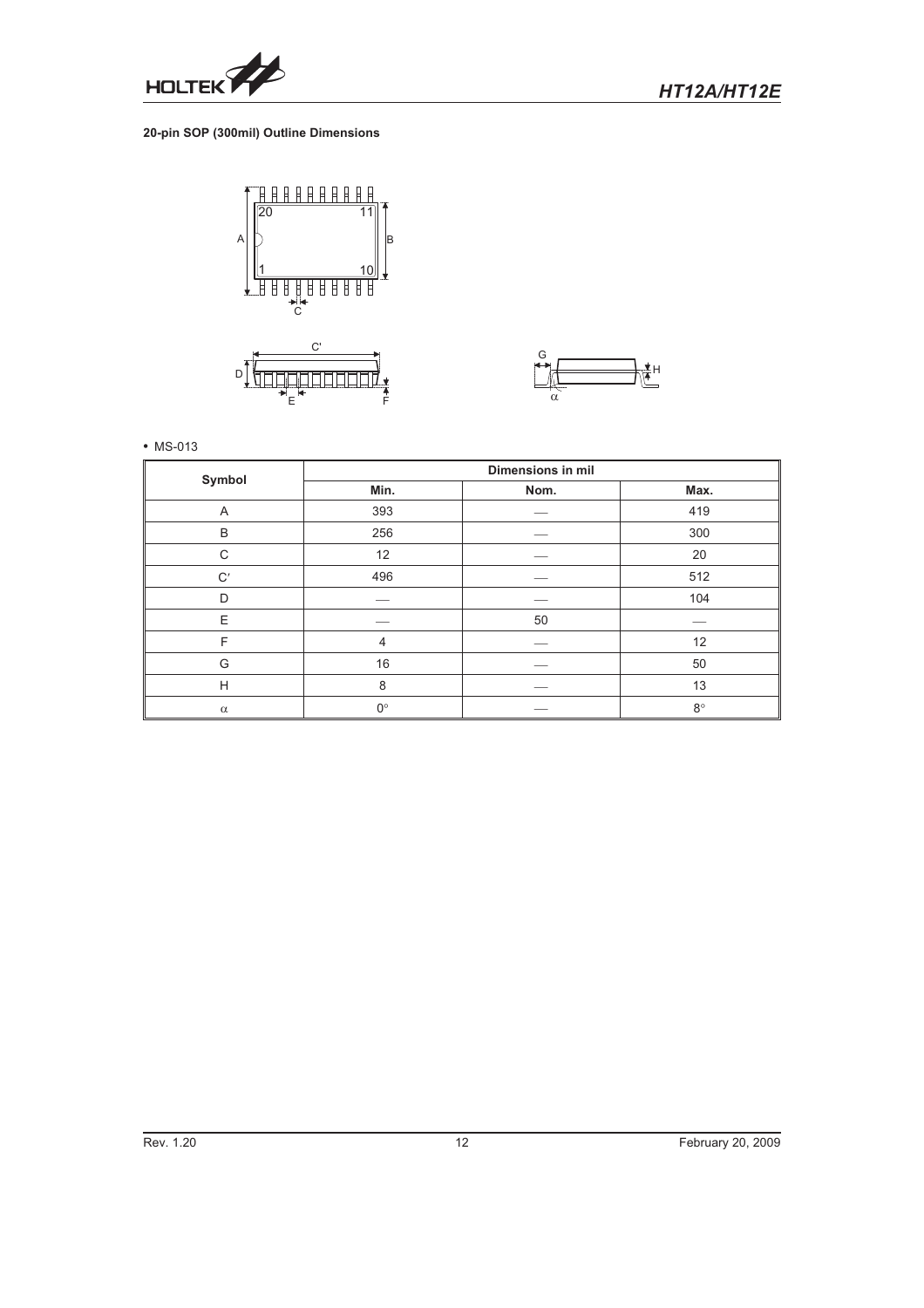

## **Product Tape and Reel Specifications**

## **Reel Dimensions**



## SOP 20W

| Symbol | <b>Description</b>         | Dimensions in mm   |
|--------|----------------------------|--------------------|
| A      | <b>Reel Outer Diameter</b> | $330.0 \pm 1.0$    |
| B      | Reel Inner Diameter        | $100.0 \pm 1.5$    |
| C      | Spindle Hole Diameter      | $13.0^{+0.5/-0.2}$ |
| D      | Key Slit Width             | $2.0 \pm 0.5$      |
| T1     | Space Between Flange       | $24.8^{+0.3/-0.2}$ |
| T2     | <b>Reel Thickness</b>      | $30.2 + 0.2$       |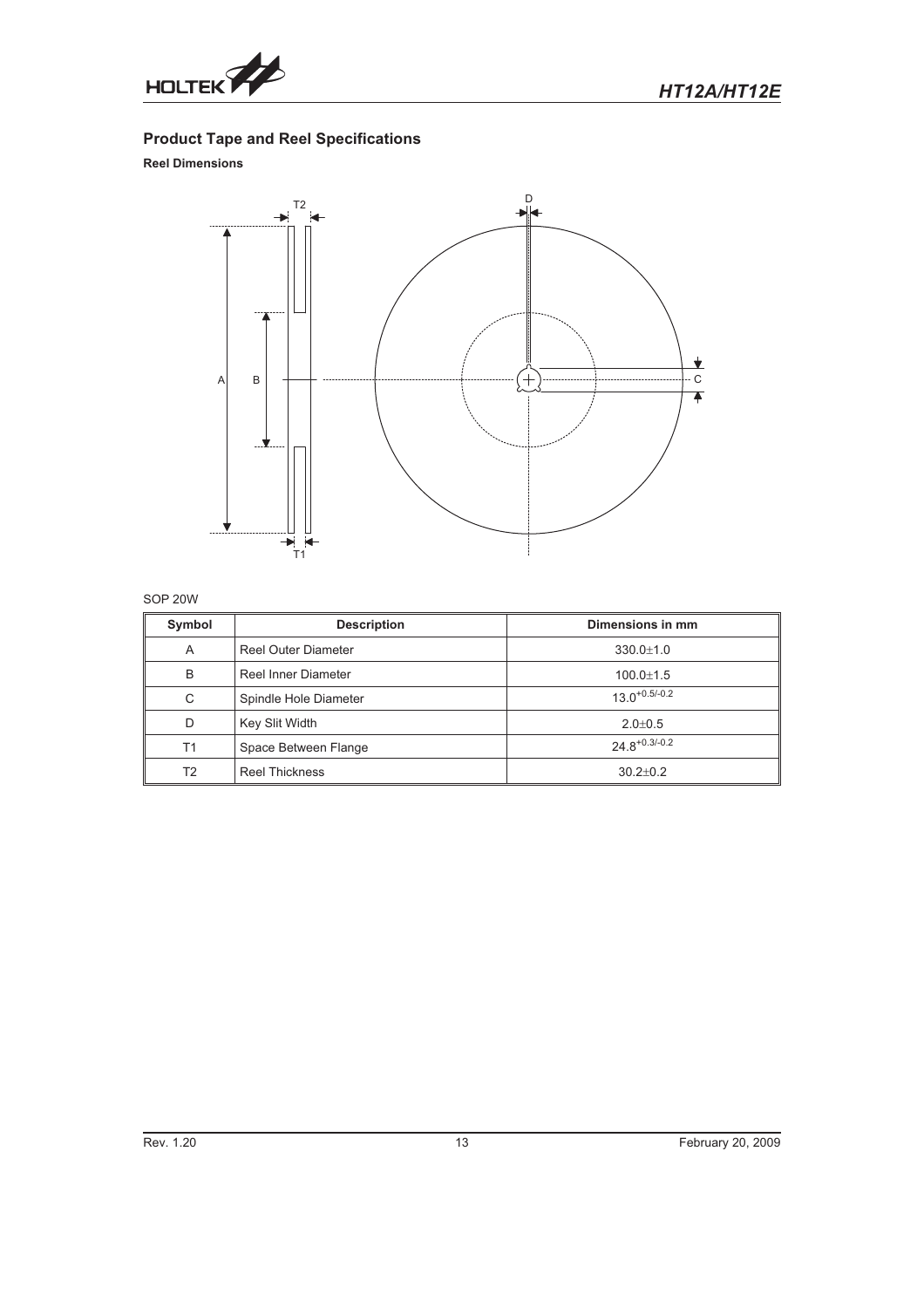

## **Carrier Tape Dimensions**



## SOP 20W

| Symbol         | <b>Description</b>                       | Dimensions in mm     |
|----------------|------------------------------------------|----------------------|
| W              | Carrier Tape Width                       | $24.0^{+0.3/-0.1}$   |
| P              | Cavity Pitch                             | $12.0 + 0.1$         |
| E              | <b>Perforation Position</b>              | $1.75 \pm 0.10$      |
| F              | Cavity to Perforation (Width Direction)  | $11.5 \pm 0.1$       |
| D              | <b>Perforation Diameter</b>              | $1.5^{+0.1/-0.0}$    |
| D <sub>1</sub> | <b>Cavity Hole Diameter</b>              | $1.50^{+0.25/-0.00}$ |
| P <sub>0</sub> | <b>Perforation Pitch</b>                 | $4.0 \pm 0.1$        |
| <b>P1</b>      | Cavity to Perforation (Length Direction) | $2.0 + 0.1$          |
| A <sub>0</sub> | Cavity Length                            | $10.8 + 0.1$         |
| B <sub>0</sub> | Cavity Width                             | $13.3 \pm 0.1$       |
| K <sub>0</sub> | Cavity Depth                             | $3.2 \pm 0.1$        |
| t              | <b>Carrier Tape Thickness</b>            | $0.30 \pm 0.05$      |
| C              | Cover Tape Width                         | $21.3 \pm 0.1$       |